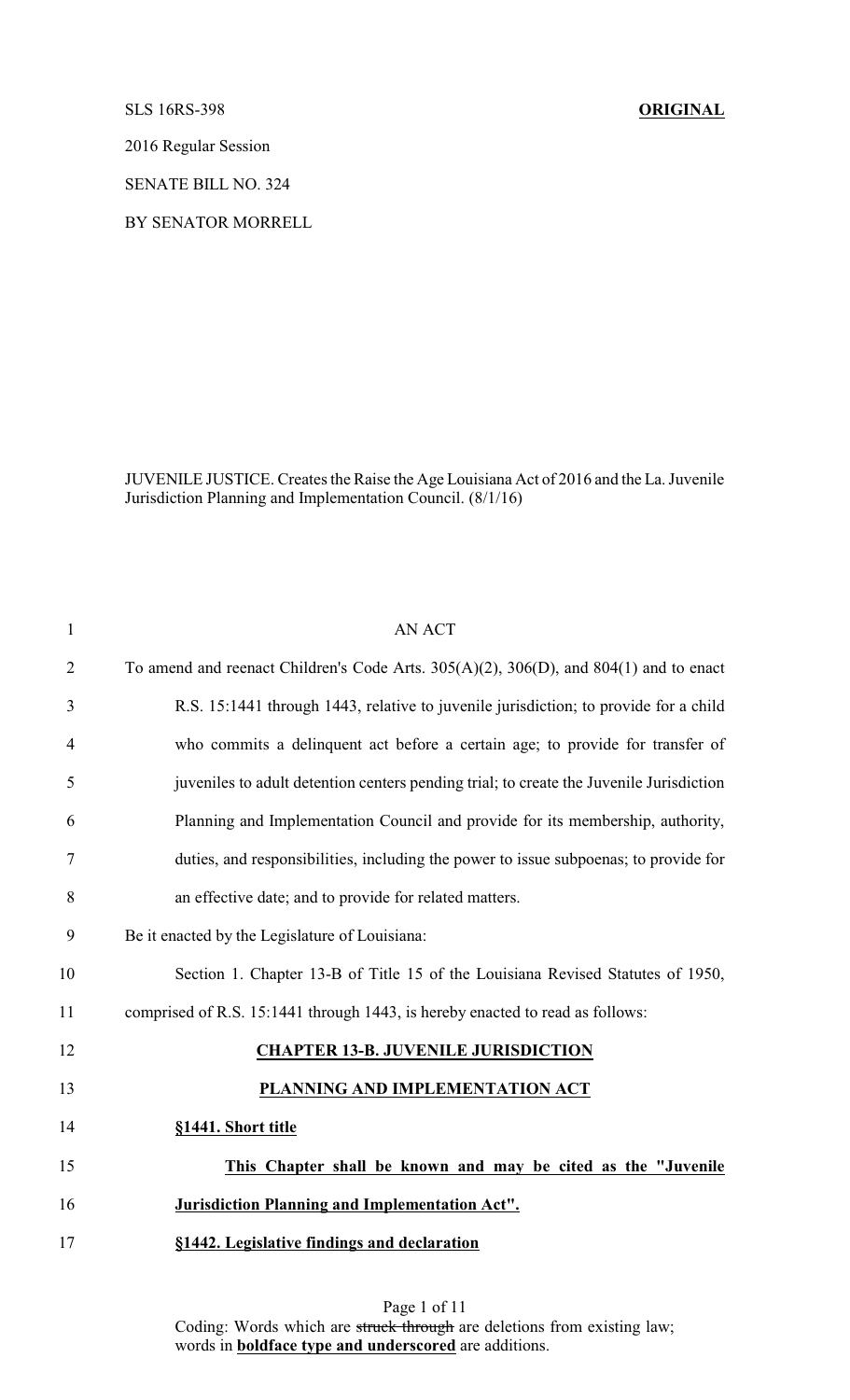| $\mathbf{1}$   | A. The legislature hereby finds and declares the following:                         |
|----------------|-------------------------------------------------------------------------------------|
| $\overline{2}$ | (1) House Concurrent Resolution 73 of the 2015 Regular Session directed             |
| 3              | the Institute for Public Health and Justice of Louisiana State University to study  |
| $\overline{4}$ | the current state of the juvenile justice and criminal justice systems to           |
| 5              | understand the potential impact of raising the age of juvenile jurisdiction to      |
| 6              | include seventeen-year olds. The Institute for Public Health and Justice has        |
| $\tau$         | been designated by the state of Louisiana as an advisor to the legislature on       |
| 8              | matters related to youth in the justice system.                                     |
| 9              | (2) The Institute for Public Health and Justice, in its study, examined the         |
| 10             | costs and benefits of including seventeen-year olds in the juvenile justice system. |
| 11             | The study concluded that Louisiana will likely experience significant cost          |
| 12             | savings and public safety benefits as a result of including seventeen-year olds in  |
| 13             | the juvenile justice system, and noted that Louisiana is one of only nine states    |
| 14             | that prosecute every seventeen-year old as an adult.                                |
| 15             | (3) Youth should be held accountable when they commit serious offenses.             |
| 16             | Nothing in the Raise the Age Louisiana Act of 2016 is intended to interfere, or     |
| 17             | does interfere, with the discretion of district attorneys to prosecute serious      |
| 18             | offenders who are ages fourteen, fifteen, sixteen, or seventeen as adults under     |
| 19             | the provisions of Louisiana Children's Code Articles 305 and 857.                   |
| 20             | (4) The legislature recognizes, as the study reports, that the vast majority        |
| 21             | of seventeen-year olds in Louisiana are arrested for offenses that involve neither  |
| 22             | weapons nor violence. Research shows that Louisiana's neighborhoods will be         |
| 23             | safer if those youth are held accountable in the juvenile justice system, because   |
| 24             | prosecuting youthful offenders in the juvenile justice system is more likely to     |
| 25             | reduce recidivism than adult prosecution.                                           |
| 26             | (5) Studies conducted by the Centers for Disease Control in 2007 and the            |
| 27             | United States Department of Justice in 2010 show that youth who are processed       |
| 28             | in the adult criminal justice system are more likely to recidivate than similar     |
| 29             | youth who remain in the juvenile justice system. Meanwhile, the Institute for       |

Page 2 of 11 Coding: Words which are struck through are deletions from existing law; words in **boldface type and underscored** are additions.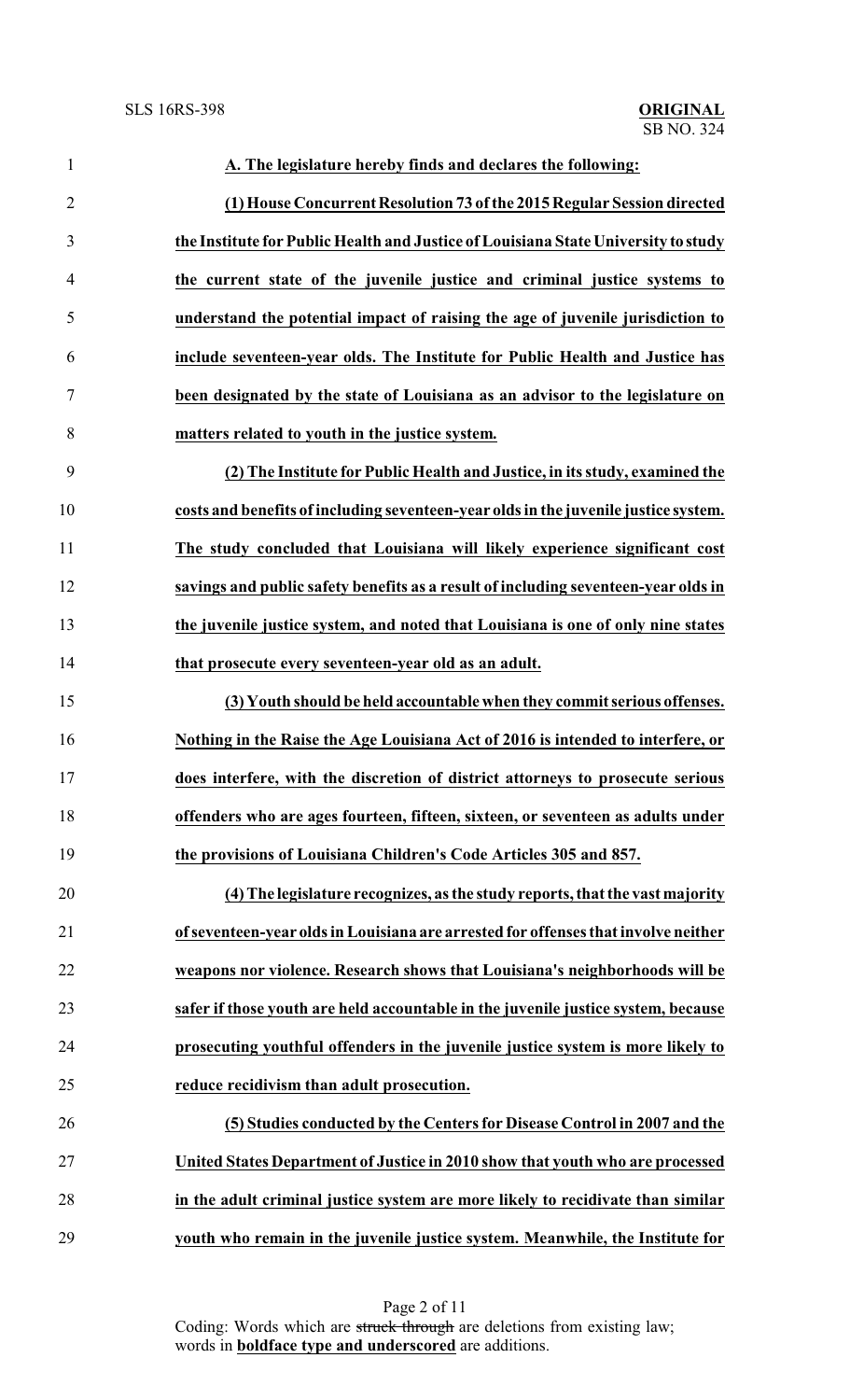| $\mathbf{1}$   | Public Health and Justice's study found that recidivism rates for youth exiting     |
|----------------|-------------------------------------------------------------------------------------|
| $\overline{2}$ | Louisiana's adult corrections system are twenty percent higher than recidivism      |
| 3              | rates for similarly situated youth exiting the juvenile justice system.             |
| $\overline{4}$ | (6) The legislature recognizes that the effect of reducing recidivism is to         |
| 5              | generate significant savings to the state of Louisiana. The Institute for Public    |
| 6              | Health and Justice's study finds that including seventeen-year olds in              |
| $\tau$         | Louisiana's juvenile justice system, while still allowing serious offenders to be   |
| 8              | prosecuted as adults, is calculated to save Louisiana up to twenty million dollars  |
| 9              | per year.                                                                           |
| 10             | (7) The legislature recognizes that behavioral science has shown that               |
| 11             | because of the biological properties of adolescent brains, when compared to         |
| 12             | adults, seventeen-year olds are more prone to risky and impulsive behavior, less    |
| 13             | able to engage in moral reasoning or regulate their emotions, less able to          |
| 14             | consider long term consequences of their actions, and more prone to the effects     |
| 15             | and stress of peer pressure. The legislature therefore recognizes the importance    |
| 16             | of responding to offenses by seventeen-year olds with developmentally               |
| 17             | appropriate strategies that are designed to promote accountability,                 |
| 18             | responsibility and safety. For the vast majority of seventeen-year olds, that       |
| 19             | means using the juvenile justice system.                                            |
| 20             | (8) The consequences of adult arrest and conviction records can stay with           |
| 21             | youth through their lives, limiting their opportunities to access higher education  |
| 22             | and well-paying jobs. The legislature finds that, unless public safety requires it, |
| 23             | Louisiana should avoid labeling seventeen-year olds as adult offenders, and         |
| 24             | should adopt policies that encourage rehabilitation and productive development      |
| 25             | of at-risk youth into successful adults who are contributing members of their       |
| 26             | communities.                                                                        |
| 27             | (9) The legislature recognizes that adult prisons and jails are not safe for        |
| 28             | youth, and that imprisonment alongside adults exposes seventeen-year olds to        |
| 29             | dramatically increased risk of physical and sexual violence, as well as mental      |

Page 3 of 11 Coding: Words which are struck through are deletions from existing law; words in **boldface type and underscored** are additions.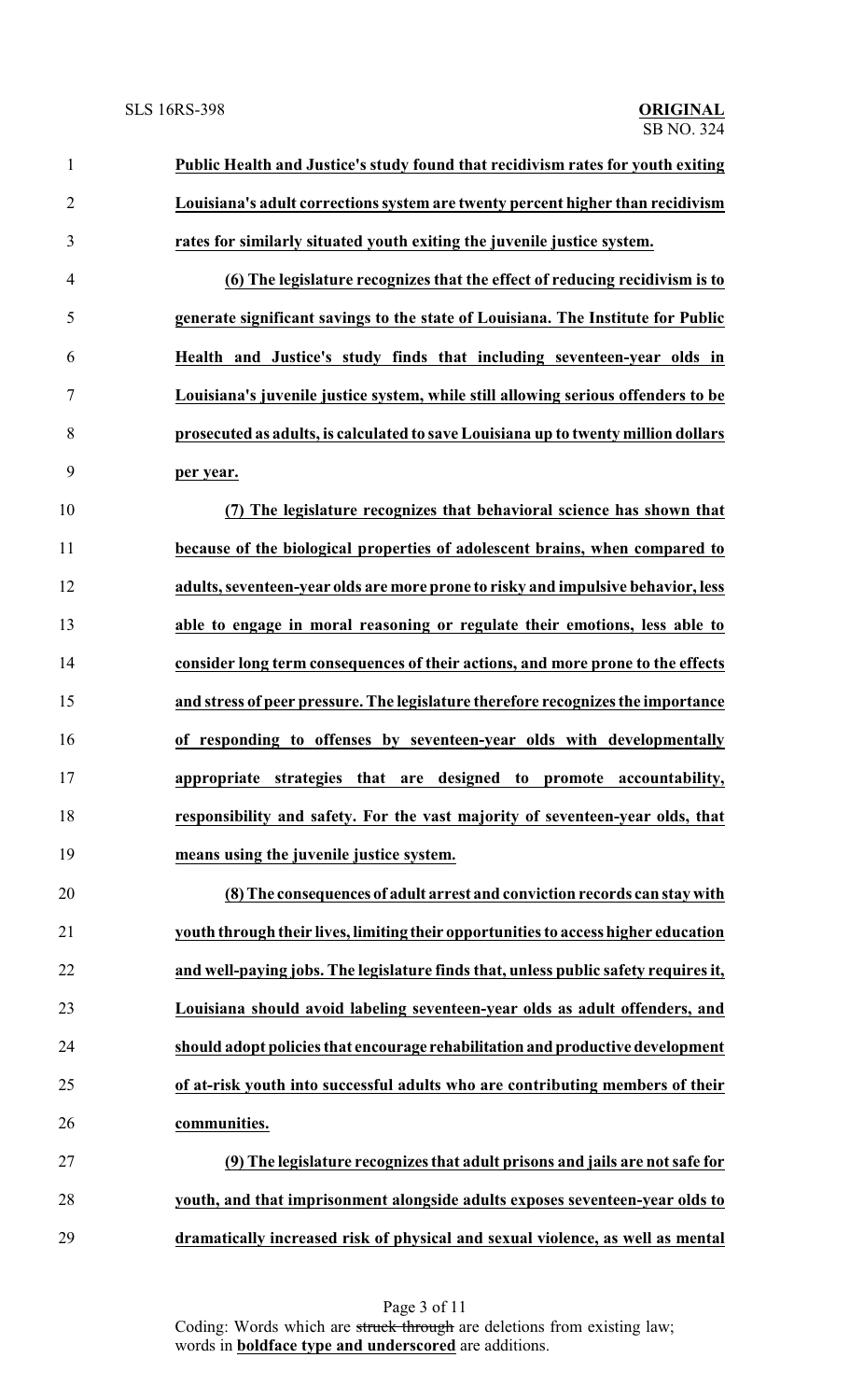**illness and trauma.**

| $\overline{2}$   | B. It is the express intent of the legislature that any savings realized           |
|------------------|------------------------------------------------------------------------------------|
| 3                | through the operation of this Chapter be reinvested in evidence-based services     |
| 4                | that are designed to keep at-risk youth safely in their own homes and              |
| 5                | communities. In particular, the legislature intends that any resulting savings be  |
| 6                | invested through the Louisiana Juvenile Justice Reinvestment Program, as           |
| $\boldsymbol{7}$ | detailed in R. S. 15:940 et seq.                                                   |
| 8                | §1443. Louisiana Juvenile Jurisdiction Planning and Implementation Council;        |
| 9                | composition; authority; responsibilities                                           |
| 10               | A. The Louisiana Juvenile Jurisdiction Planning and Implementation                 |
| 11               | Council, hereinafter referred to as the "council", is hereby created within the    |
| 12               | office of the governor.                                                            |
| 13               | B. The council shall have the following authority, duties, and                     |
| 14               | responsibilities:                                                                  |
| 15               | (1) Prior to January 1, 2017, the council shall develop, and submit to the         |
| 16               | commissioner of administration, the president of the Senate, and the speaker of    |
| 17               | the House of Representatives, a plan for full implementation of the provisions     |
| 18               | of this Chapter. The plan shall include recommendations for changes required       |
| 19               | in the juvenile justice system to expand jurisdiction to include persons seventeen |
| 20               | years of age. These recommendations may include the following items:               |
| 21               | (a) The development of programs and policies that can safely reduce the            |
| 22               | number of youth at each stage in the juvenile justice system, including expanded   |
| 23               | use of diversion where appropriate; development and use of civil citation          |
| 24               | programs; use of evidence-based and promising services wherever possible; and      |
| 25               | reinvestment programs targeting the expanded use of community-based                |
| 26               | alternatives to secure, nonsecure, and pre-disposition custody.                    |
| 27               | (b) The development of comprehensive projections to determine the                  |
| 28               | long-term distribution of placement capacity for youth in the juvenile justice     |
| 29               | system.                                                                            |

Page 4 of 11 Coding: Words which are struck through are deletions from existing law; words in **boldface type and underscored** are additions.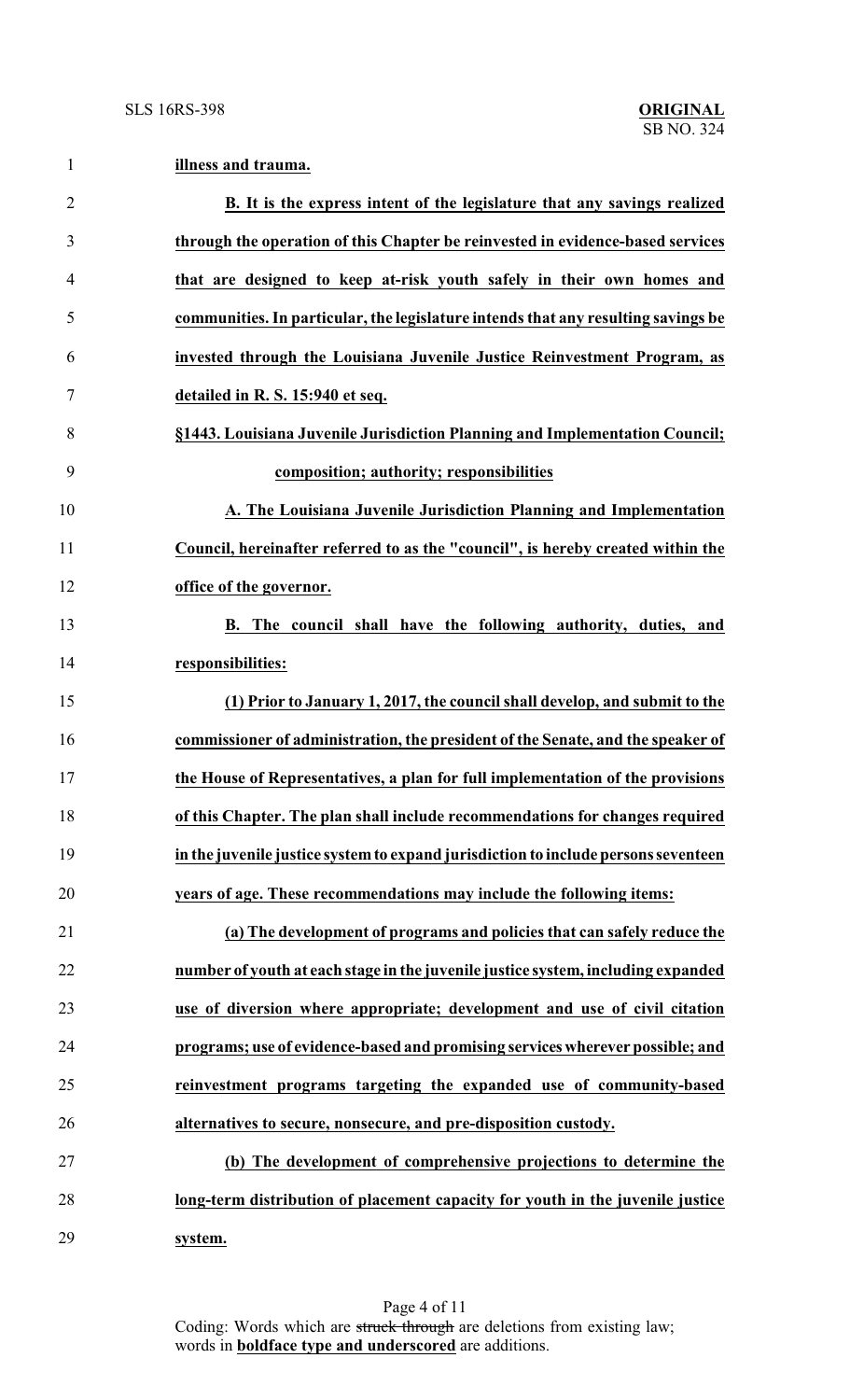| $\mathbf{1}$   | (c) An analysis of the impact of the expansion of juvenile jurisdiction to         |
|----------------|------------------------------------------------------------------------------------|
| $\overline{2}$ | persons seventeen years of age on state agencies and a determination of which      |
| 3              | state agencies shall be responsible for providing relevant services to juveniles,  |
| 4              | including but not limited to mental health and substance abuse services,           |
| 5              | housing, education, and employment.                                                |
| 6              | (2) Not later than April 1, 2017, and quarterly thereafter, the council            |
| 7              | shall submit a written status report to the commissioner of administration, the    |
| 8              | president of the Senate, and the speaker of the House of Representatives, on       |
| 9              | implementation of the plan as provided in Paragraph (1) of this Subsection.        |
| 10             | (3) The council is authorized to use the personnel, facilities, and services       |
| 11             | of the legislature, executive departments and agencies, and the courts and         |
| 12             | judicial administrator. The council may request of and utilize such counsel,       |
| 13             | research, assistance, personnel, facilities, and advice as may be obtained from    |
| 14             | any and all public sources and from any and all private sources, including but     |
| 15             | not restricted to private research agencies, consulting groups, individuals, and   |
| 16             | organizations.                                                                     |
| 17             | (4) The council may call upon the members or staffs of any and all                 |
| 18             | existing departments or agencies of the state for data or assistance, or both, and |
| 19             | all such agencies and departments shall cooperate with the council.                |
| 20             | (5) The council shall have the power and authority to hold hearings,               |
| 21             | subpoena witnesses, administer oaths, require the production of books and          |
| 22             | records, and do all other things necessary to discharge its duties and             |
| 23             | responsibilities. However, a subpoena or a subpoena duces tecum shall be issued    |
| 24             | only upon the approval of a majority of the members of the council. Subpoenas      |
| 25             | shall be served by the sheriff or by any other officer authorized by law to serve  |
| 26             | process in this state.                                                             |
| 27             | C. The council shall be composed of the following members:                         |
| 28             | (1) Two members of the legislature, one of whom shall be appointed by              |
| 29             | the speaker of the House of Representatives, and one of whom shall be              |

Page 5 of 11 Coding: Words which are struck through are deletions from existing law; words in **boldface type and underscored** are additions.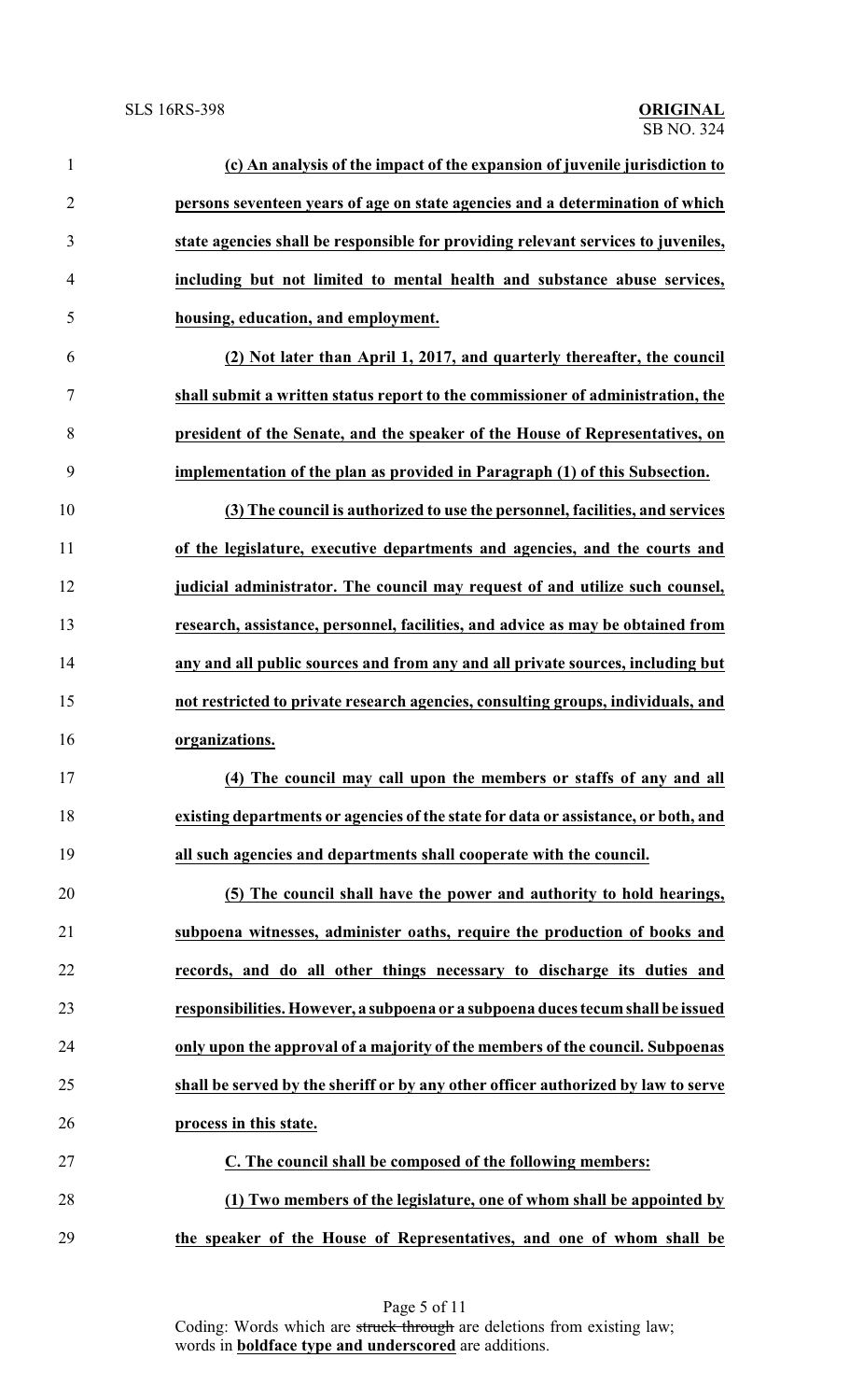| $\mathbf{1}$   | appointed by the president of the Senate.                                      |
|----------------|--------------------------------------------------------------------------------|
| $\overline{2}$ | (2) The chairperson of the Juvenile Justice Reform Act Implementation          |
| 3              | Commission.                                                                    |
| 4              | (3) The chief justice of the Louisiana Supreme Court, or her designee.         |
| 5              | (4) Two sitting Louisiana judges, one of whom shall be appointed by the        |
| 6              | president of the Louisiana District Judges' Association, and one of whom shall |
| 7              | be appointed by the president of the Louisiana Council of Juvenile and Family  |
| 8              | <b>Court Judges.</b>                                                           |
| 9              | (5) The deputy secretary of the office of juvenile justice, or her designee.   |
| 10             | (6) The superintendent of the state Department of Education, or his            |
| 11             | designee.                                                                      |
| 12             | The chairman of the Louisiana Public Defender Board, or his                    |
| 13             | designee.                                                                      |
| 14             | (8) The president of the Board of Directors of the Louisiana District          |
| 15             | Attorneys' Association, or his designee.                                       |
| 16             | (9) The executive director of the Louisiana Sheriffs' Association, or his      |
| 17             | designee.                                                                      |
| 18             | (10) The president of the Louisiana Juvenile Detention Association, or         |
| 19             | that person's designee.                                                        |
| 20             | (11) The director of the Institute for Public Health and Justice, or his       |
| 21             | designee.                                                                      |
| 22             | (12) Two child or youth advocates, one of whom shall be appointed by           |
| 23             | the speaker pro tempore of the House of Representatives, and one of whom shall |
| 24             | be appointed by the president pro tempore of the Senate.                       |
| 25             | (13) Two parents, each of whom is the parent of a child who has been           |
| 26             | involved with the juvenile justice system, one of whom shall be designated by  |
| 27             | the executive director of the Cecil J. Picard Center for Child Development and |
| 28             | Lifelong Learning, and one of whom shall be designated by the executive        |
| 29             | director of the Children's Coalition for Northeast Louisiana.                  |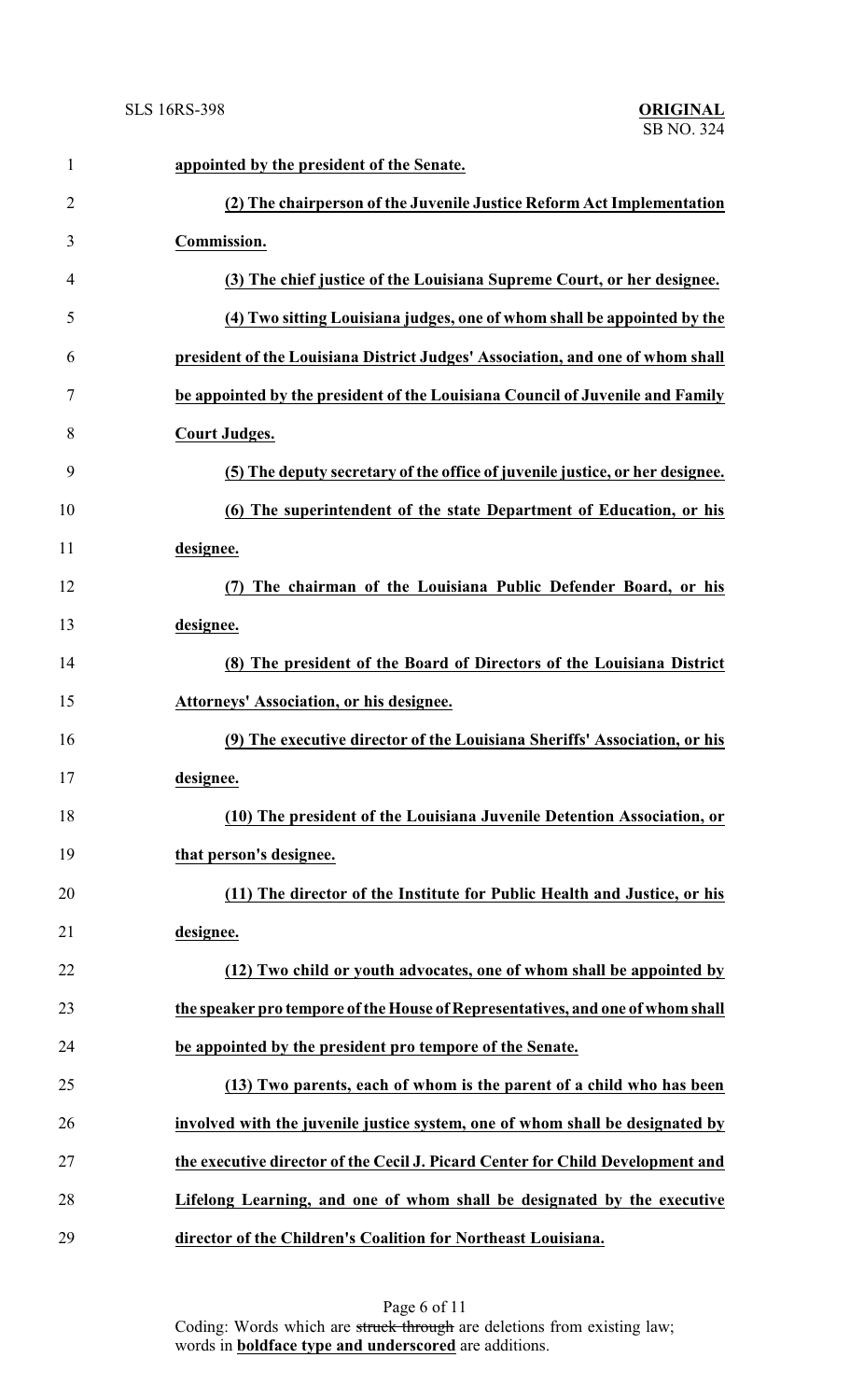| $\mathbf{1}$   | (14) The commissioner of administration, or his designee.                           |
|----------------|-------------------------------------------------------------------------------------|
| $\overline{2}$ | (15) An expert in juvenile justice, to be appointed by the co-chairs of the         |
| 3              | Children's Code Committee of the Louisiana State Law Institute.                     |
| 4              | (16) Two youth representatives who have been prosecuted, at the age of              |
| 5              | seventeen in criminal court, one of whom shall be designated by the Executive       |
| 6              | Director of LouisianaChildren.org and one of whom shall be designated by the        |
| 7              | Executive Director of the Family and Youth Counseling Agency of Lake                |
| 8              | Charles, Louisiana.                                                                 |
| 9              | D. (1) All appointments to the council shall be made not later than thirty          |
| 10             | days after August 1, 2016. Any vacancy on the council shall be filled by the        |
| 11             | respective appointing authority.                                                    |
| 12             | (2) The commissioner of administration, or his designee, shall serve as             |
| 13             | chair of the council, and shall convene the council not later than sixty days after |
| 14             | <b>August 1, 2016.</b>                                                              |
| 15             | (3) The members of the council shall serve without compensation.                    |
| 16             | (4) A majority of the total membership shall constitute a quorum of the             |
| 17             | council, and any official action by the council shall require an affirmative vote   |
| 18             | of a majority of the quorum present and voting.                                     |
| 19             | (5) The council shall conduct public meetings as it deems necessary to              |
| 20             | fully and effectively perform its duties and accomplish the objectives and          |
| 21             | purposes of this Chapter, and may receive testimony and information relative        |
| 22             | to any of the subjects enumerated in this Chapter.                                  |
| 23             | (6) The council shall terminate on December 31, 2018.                               |
| 24             | Section 2. Children's Code Art. 305(A)(2) and 306(D) are hereby amended and         |
| 25             | reenacted to read as follows:                                                       |
| 26             | Art. 305. Divestiture of juvenile court jurisdiction; original criminal court       |
| 27             | jurisdiction over children; when acquired                                           |
| 28             | $\ast$<br>$\ast$<br>$\ast$<br>A(1)                                                  |
| 29             | (2) Thereafter, the child is subject to the exclusive jurisdiction of the           |

Page 7 of 11 Coding: Words which are struck through are deletions from existing law; words in **boldface type and underscored** are additions.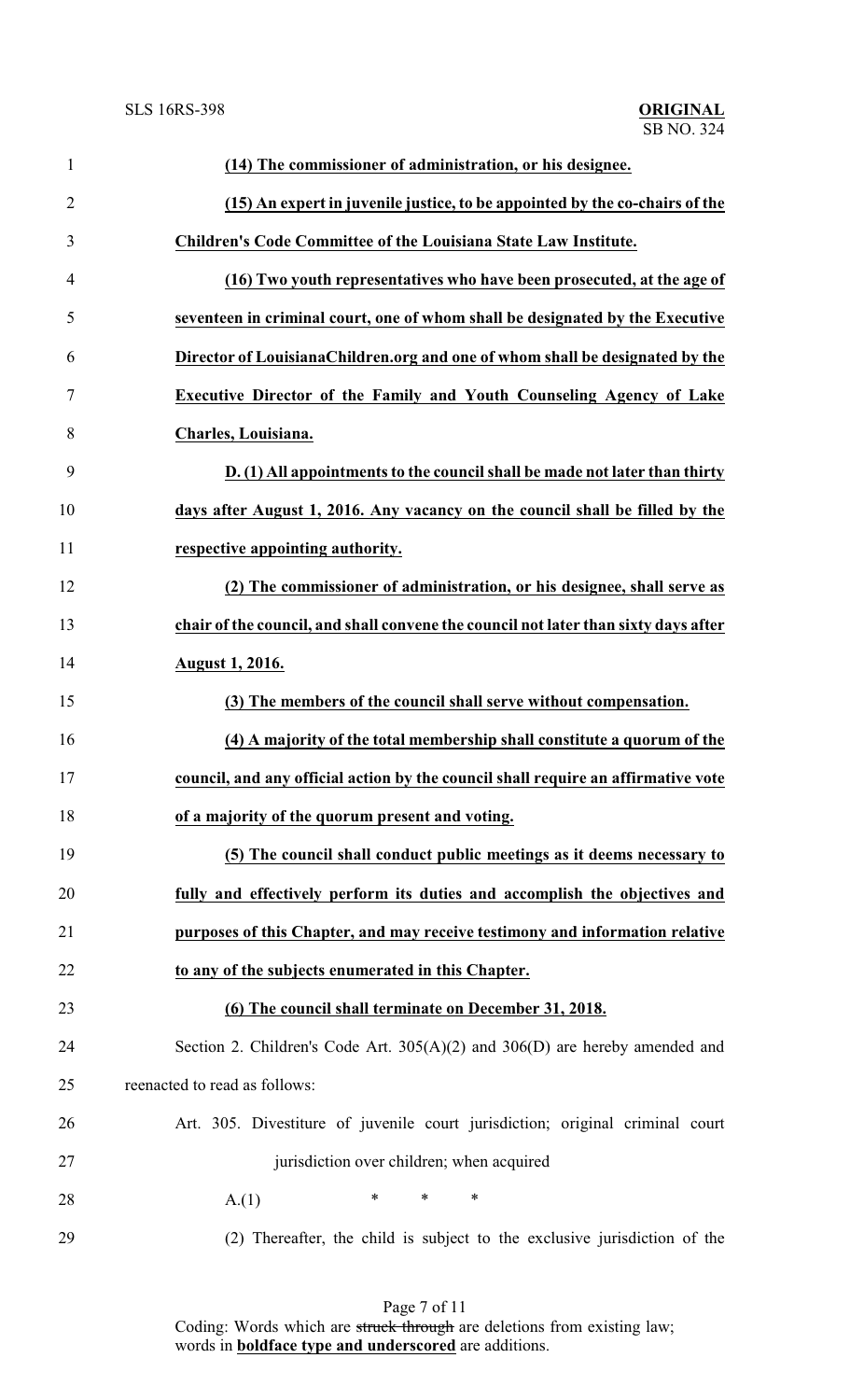| $\mathbf{1}$   | appropriate court exercising criminal jurisdiction for all subsequent procedures,        |
|----------------|------------------------------------------------------------------------------------------|
| $\overline{2}$ | including the review of bail applications, and the child shall be transferred forthwith  |
| 3              | to the appropriate adult facility for detention prior to his trial as an adult court     |
| $\overline{4}$ | exercising criminal jurisdiction may order that the child be transferred to the          |
| 5              | appropriate adult facility for detention prior to his trial as an adult.                 |
| 6              | $\ast$<br>*<br>$\ast$                                                                    |
| $\tau$         | Art. 306. Places of detention; juveniles subject to criminal court jurisdiction          |
| 8              | $\ast$<br>*<br>$\ast$                                                                    |
| 9              | D. If at the conclusion of the continued custody hearing, the court determines           |
| 10             | that the child meets the age requirements and that there is probable cause that the      |
| 11             | child has committed one of the offenses enumerated in Article 305, the court shall       |
| 12             | order him held for trial as an adult for the appropriate court of criminal jurisdiction. |
| 13             | The child appropriate court of criminal jurisdiction shall may thereafter order          |
| 14             | that the child be held in any facility used for the pretrial detention of accused adults |
| 15             | and <b>the child</b> shall apply to the appropriate court of criminal jurisdiction for a |
| 16             | preliminary hearing, bail, and for any other rights to which he may be entitled under    |
| 17             | the Code of Criminal Procedure.                                                          |
| 18             | $\ast$<br>$\ast$<br>∗                                                                    |
| 19             | Section 3. Children's Code Art. 804(1) is hereby amended and reenacted to read as        |
| 20             | follows:                                                                                 |
| 21             | Art. 804. Definitions                                                                    |
| 22             | As used in this Title:                                                                   |
| 23             | (1) "Child" means any person under the age of twenty-one, including an                   |
| 24             | emancipated minor, who commits a delinquent act before attaining seventeen               |
| 25             | eighteen years of age.                                                                   |
| 26             | Section 4.(A) The Louisiana State Law Institute is hereby directed to study, and to      |
| 27             | recommend to the Legislature in a written report, such other amendments and additions to |
| 28             | the Louisiana Children's Code, Louisiana Code of Criminal Procedure, and the Louisiana   |
| 29             | Revised Statutes as may be appropriate to effectuate the purpose of this Act to include  |

Page 8 of 11

Coding: Words which are struck through are deletions from existing law; words in **boldface type and underscored** are additions.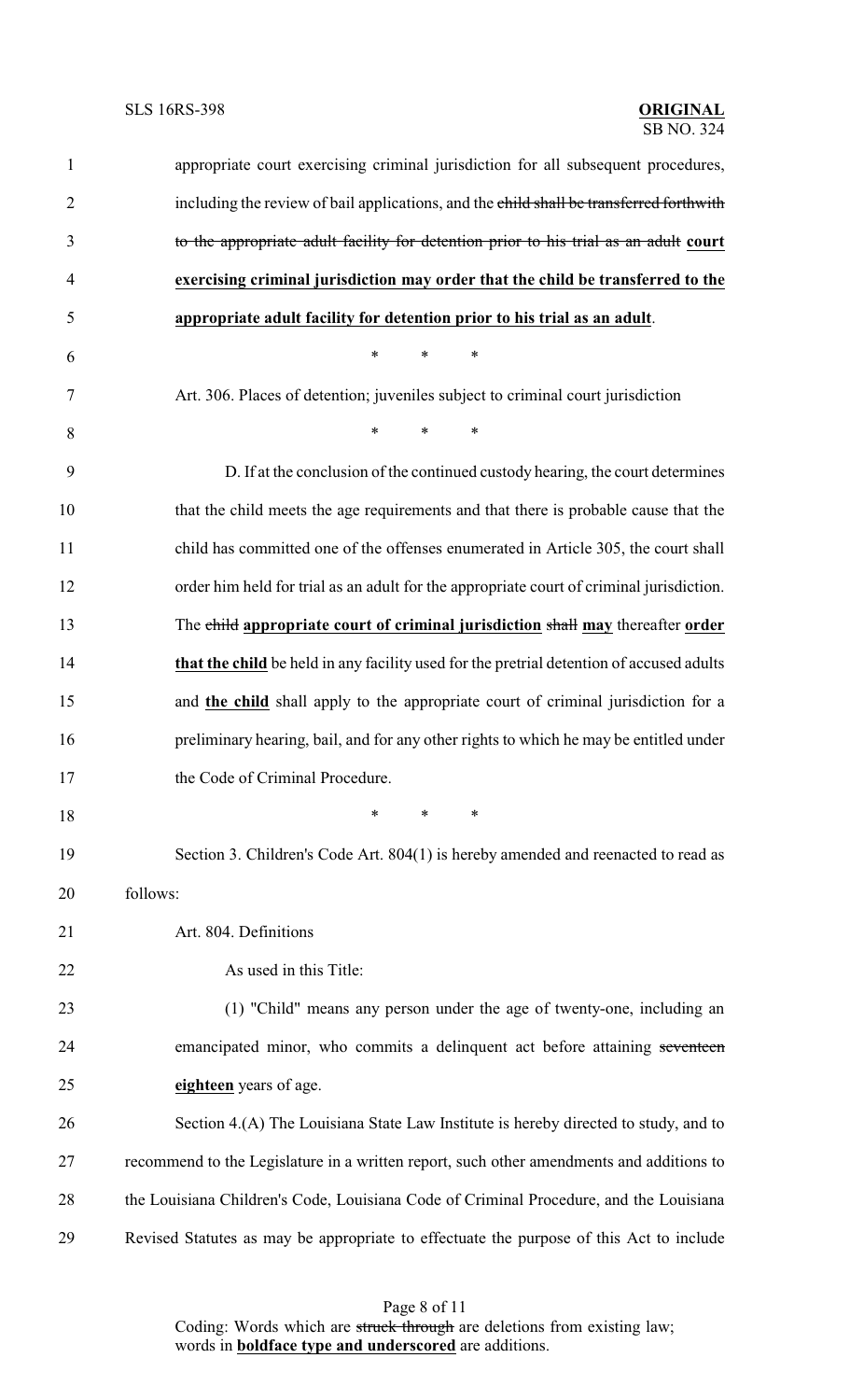- seventeen-year-olds in the juvenile justice system. The Louisiana State Law Institute shall make its report, and shall recommend such legislation as it may deem appropriate, to the Legislature by March 1, 2017.
- (B) The Louisiana Judicial Council is hereby requested to study, and to recommend to the Louisiana Supreme Court, such amendments and additions to Louisiana's Rules of Court as may be appropriate to effectuate the purpose of this Act to include seventeen-year olds in the juvenile justice system.
- (C) The Department of Children and Family Services is hereby directed to study, and to recommend for promulgation into law through the Administrative Procedures Act, such new or amended regulations for the safe operation of the state's juvenile detention centers as may be appropriate given the inclusion of seventeen-year olds in the juvenile justice system.
- Section 5.(A) Except as provided in Subsections B and C of this Section, this Act shall become effective upon signature by the governor or, if not signed by the governor, upon expiration of the time for bills to become law without signature by the governor, as provided by Article III, Section 18 of the Constitution of Louisiana. If vetoed by the governor and subsequently approved by the legislature, this Act shall become effective on the day following such approval.
- (B) The provisions of Section 3 of this Act shall become effective on July 1, 2017 and shall be applied prospectively to any person who is alleged to have committed a delinquent or criminal act on or after July 1, 2017 and shall apply retroactively to any person who is alleged to have committed a delinquent or criminal act before July 1, 2017.
- 

Section 6. This Act shall be known as the "Raise the Age Louisiana Act of 2016".

The original instrument and the following digest, which constitutes no part of the legislative instrument, were prepared by Thomas L. Tyler.

|             | <b>DIGEST</b>        |         |
|-------------|----------------------|---------|
| SB Original | 2016 Regular Session | Morrell |

Present law provides that a child age 15 or older at the time of the commission of first degree murder, second degree murder, aggravated or first degree rape, or aggravated kidnaping, is subject to the exclusive jurisdiction of the juvenile court until either:

(a) An indictment charging one of these offenses is returned.

Page 9 of 11 Coding: Words which are struck through are deletions from existing law; words in **boldface type and underscored** are additions.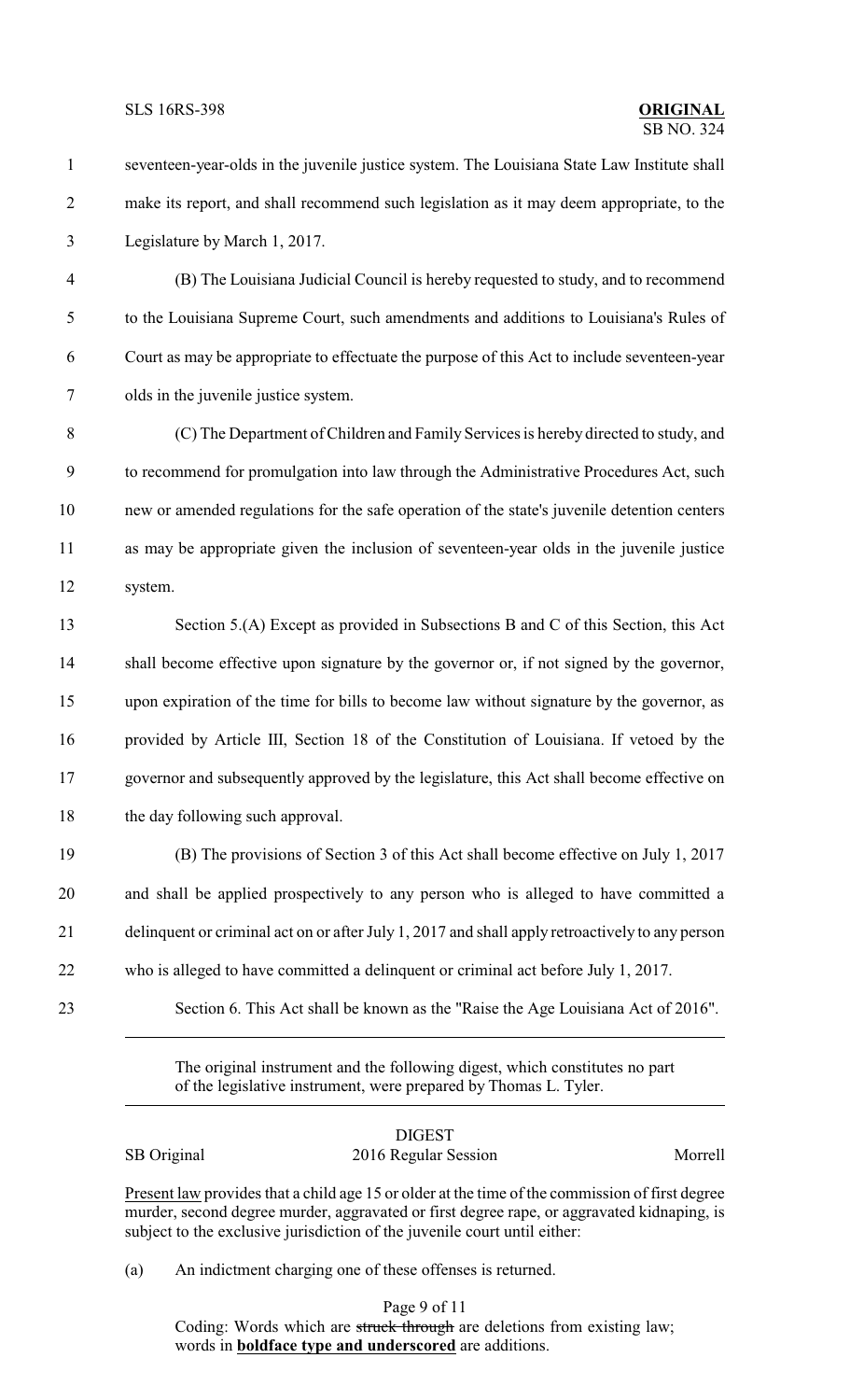(b) The juvenile court holds a continued custody hearing and finds probable cause that he committed one of these offenses, whichever occurs first. Provides that during the hearing, when the child is charged with aggravated or first degree rape, the court is to inform him that if convicted he will be required to register as a sex offender for life.

Present law provides that thereafter, the child is subject to the exclusive jurisdiction of the appropriate court exercising criminal jurisdiction for all subsequent procedures, including the review of bail applications, and requires that the child be transferred forthwith to the appropriate adult facility for detention prior to his trial as an adult.

Proposed law retains these provisions but as to the transfer to an adult facility, the court is given discretion as to whether to transfer the child to an adult facility for detention prior to his trial as an adult.

Present law defines a child, for purposes of delinquency, to be any person under the age of 21, including an emancipated minor, who commits a delinquent act before attaining the age of 17. Proposed law changes the age from 17 to 18.

Proposed law creates the Louisiana Juvenile Jurisdiction Planning and Implementation Council, within the office of the governor and that it perform the following activities:

- (1) Prior to January 1, 2017, develop, and submit to the commissioner of administration, the president of the Senate, and the speaker of the House of Representatives, a plan for full implementation of the provisions of proposed law.
- (2) Requires that the plan include recommendations for changes required in the juvenile justice system to expand jurisdiction to include persons 17 years of age, which recommendations may include:
	- (a) Development of programs and policies that can safely reduce the number of youth at each stage in the juvenile justice system, including expanded use of diversion where appropriate; development and use of civil citation programs; use of evidence-based and promising services wherever possible; and reinvestment programs targeting the expanded use of community-based alternatives to secure, nonsecure, and pre-disposition custody.
	- (b) Development of comprehensive projections to determine the long-term distribution of placement capacity for youth in the juvenile justice system.
	- (c) Analysis of the impact of the expansion of juvenile jurisdiction to persons seventeen years of age on state agencies and a determination of which state agencies shall be responsible for providing relevant services to juveniles, including but not limited to mental health and substance abuse services, housing, education and employment.

Requires that the council, no later than April 1, 2017, and quarterly thereafter, submit a written status report to the commissioner of administration, the president of the Senate, and the speaker of the House of Representatives, on implementation of its plan.

Authorizes the council to use the personnel, facilities, and services of the legislature, executive departments and agencies, and the courts and judicial administrator and to request of and utilize such counsel, research, assistance, personnel, facilities, and advice as may be obtained from any and all public sources and from any and all private sources, including but not restricted to private research agencies, consulting groups, individuals, and organizations.

Authorizes the council to call upon the members or staffs of any and all existing departments or agencies of the state for data or assistance, or both.

Page 10 of 11

Coding: Words which are struck through are deletions from existing law; words in **boldface type and underscored** are additions.